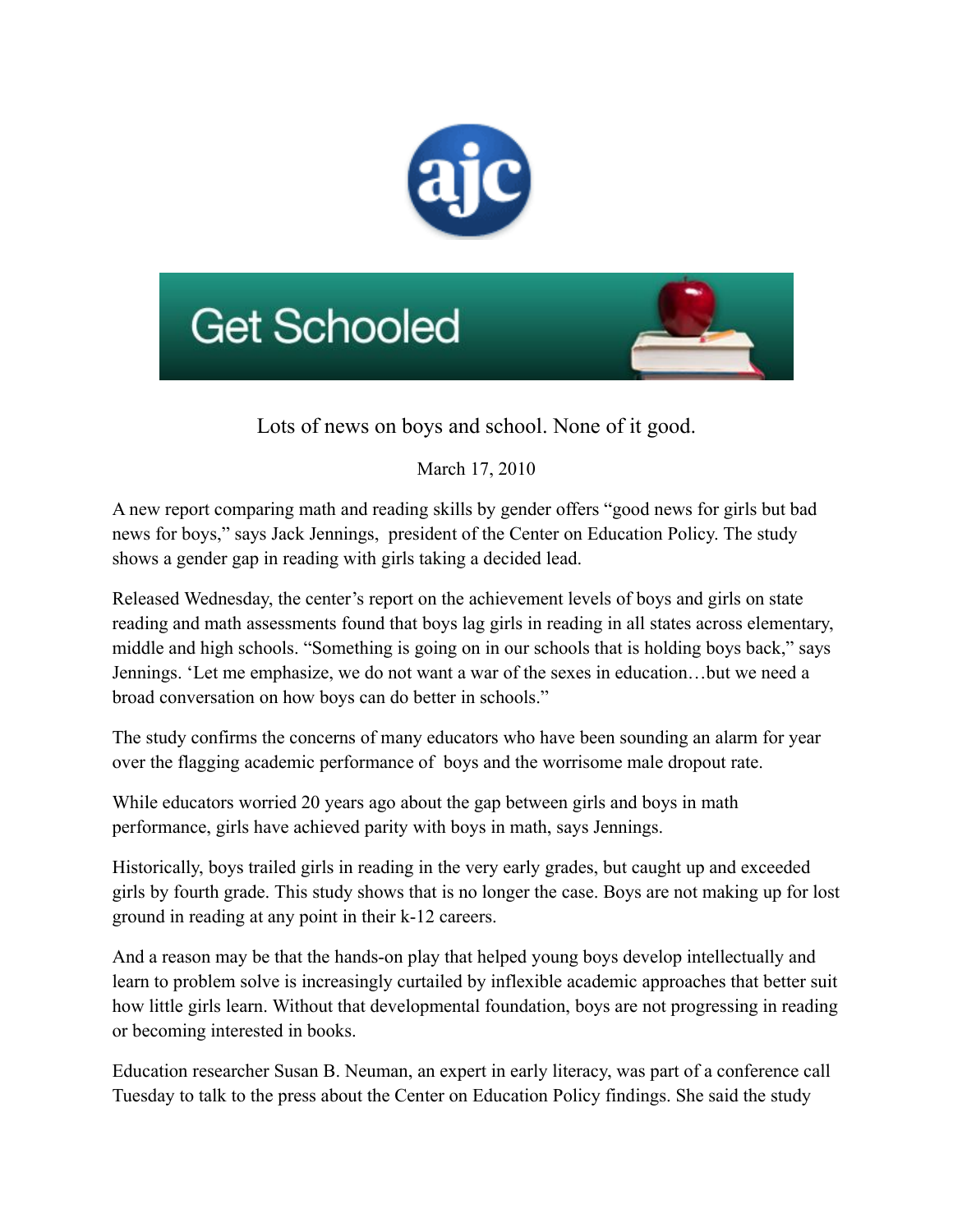mirrored what she is seeing in special education where boys, especially minority males, dominate. Neuman is a University of Michigan professor and former U.S. Assistant Secretary of Elementary and Secondary Education.

Calling the study "a rallying cry," Neuman said it suggests that schools are not meeting the needs of young boys because of a curriculum that does not reflect their interests and classroom management that does not tolerate their learning styles.

The problem is as basic as the content that we put in front of young children, says Newman, noting that while girls prefer storybooks, boys like books that are informational, that tell them about dinosaurs or outer space.

"Girls tend to read what people give them," says Neuman. "They're intrigued with learning to read. With boys, we have to motivate them to read."

In the past, young children had more choices in school, says Neuman, but the focus on testing and academic learning has left less time for choice and more demand for conformity. The strong emphasis on teaching reading skills, sounds and letters succeeds with girls, but not with boys, she says.

(We did not discuss the impact of video games on boys and reading, but a new study suggests that school performance suffers because of the time boys spend playing video games.)

One of the experts expressing concerns about boys has been Anthony Rao, co-author of the new book "The Way of Boys: Raising Healthy Boys in a Challenging and Complex World," My interview with him is here.

From the vantage point of working with families for 20 years, Rao says that he has seen less and less tolerance in schools of little boys who can't sit still or who are overly aggressive. Boys, for example, are expelled 4.5 times more often than girls in preschools — a rate that exceeds even high school expulsions.

Today's classroom is better suited for the ways girls learn, says Rao. "When you promote all this assessment and increasing standardization, you narrow the way you are going to teach kids, eclipsing the ways that boys learn better. You go to much less hands-on and manipulation of objects and to more sit down and lectures."

Also on Tuesday, the MetLife Survey of the American Teacher series issued its own gender gap report. Among its findings:

Girls are more likely than boys to:

Strongly agree that it is important they go to school or college after high school (71% vs. 65%)

Plan to attend a two- or four-year college (85% vs. 73%)